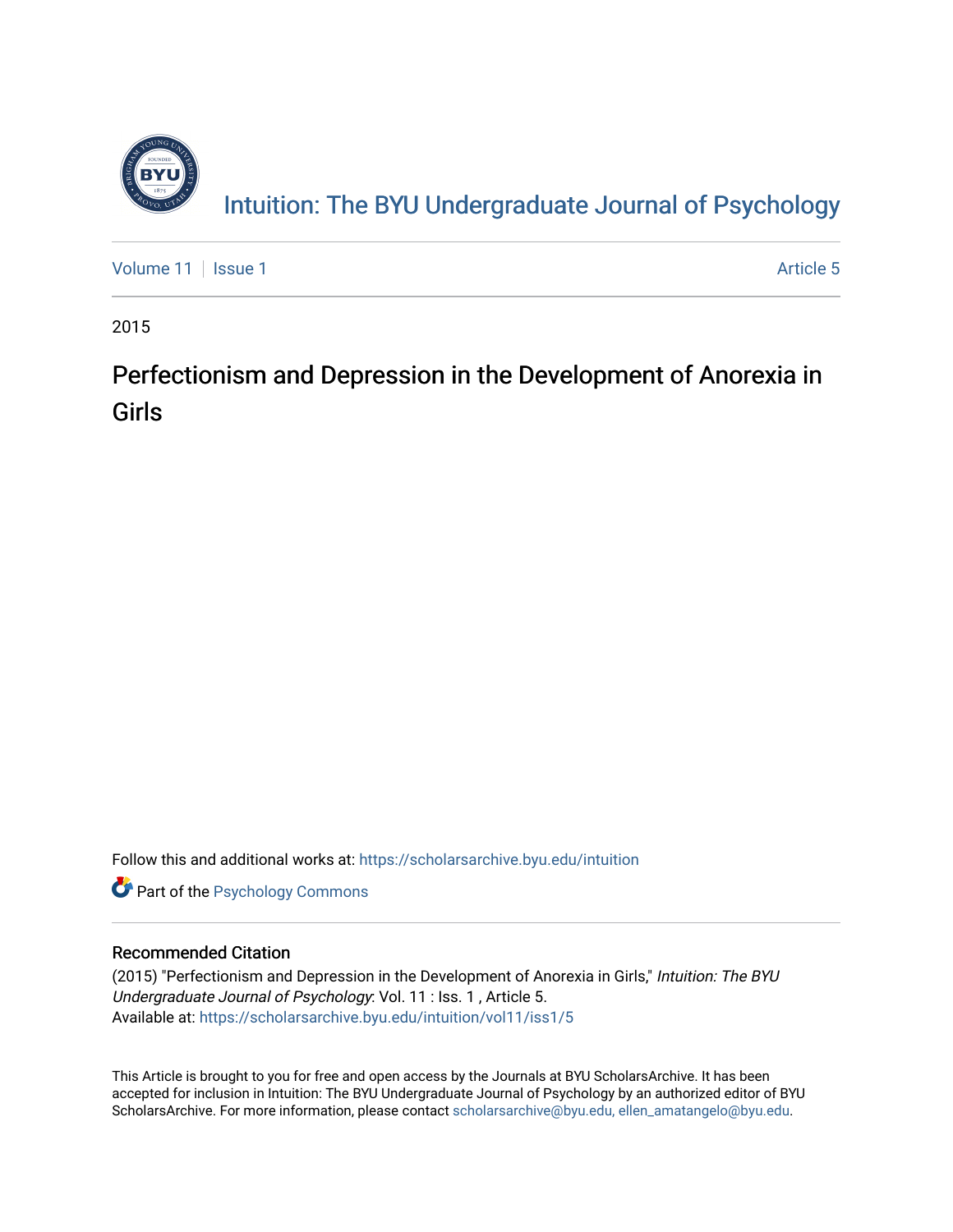et al.: Perfection et al.: Perfection

Perfectionism and Depression in the Development of

Anorexia in Girls



By Emily Cooper

### Abstract

Many factors can play a role in the development of anorexia, including genes, social issues, extreme dieting, stressful **life**  events, personality traits, and cultural influences. However, many studies have found perfectionism and depression to **be**  strongly correlated with the development of eating disorders, I this literature review I critique published findings **and**  consider the limitations of published research on anorexia. I examine certain factors that play a role in the development of anorexia, as well as the relative strength of each **factor,**  with particular attention to the characteristics **of**  perfectionism and depression and how they interact **with**  each other in influencing anorexia in adolescent **girls,**  Understanding the factors in the development of **anorexia**  may decrease risk among adolescent girls and create **better**  treatment options and preventive methods.

*Keywords:* anorexia, depression, perfectionism

In recent decade, females have struggled to achieve what they think is the "perfect body." From corsets and fainting couches to crash diets and "skinny wraps," it is evident that the lengths women will go to for the perfect body have few boundaries. Currently, one particularly troubling subgroup is adolescent girls with anorexia.

Research on anorexia can be challenging for many reasons. First, only 1% of adolescent girls are diagnosed with full-syndrome anorexia (ANRED, n.d.), but this does not take into account the adolescent girls who suffer from partial-syndrome anorexia. Secondly, the majority of research is conducted using questionnaires that are completed by the patient (Abascal et al., 2006; Dohm et al., 2008; Forbush, Heatherton, & Keel, 2007). Self-reports can he helpful in determining correlation, but not in determining causation.

Putting these challenges aside, the question remains: What causes some girls to develop anorexia and not others? kcscarch has shown that girls who develop eating disorders trnd to be both depressed and perfectionist (Bartlone-Cone **rl** 11I., 2007; Dohrn et al., 2008). In one study, researchers found that perfectionism was associated with the increased Awnrcness of how respondents' bodies compared to those of their peers and with feelings of shame, submissiveness, and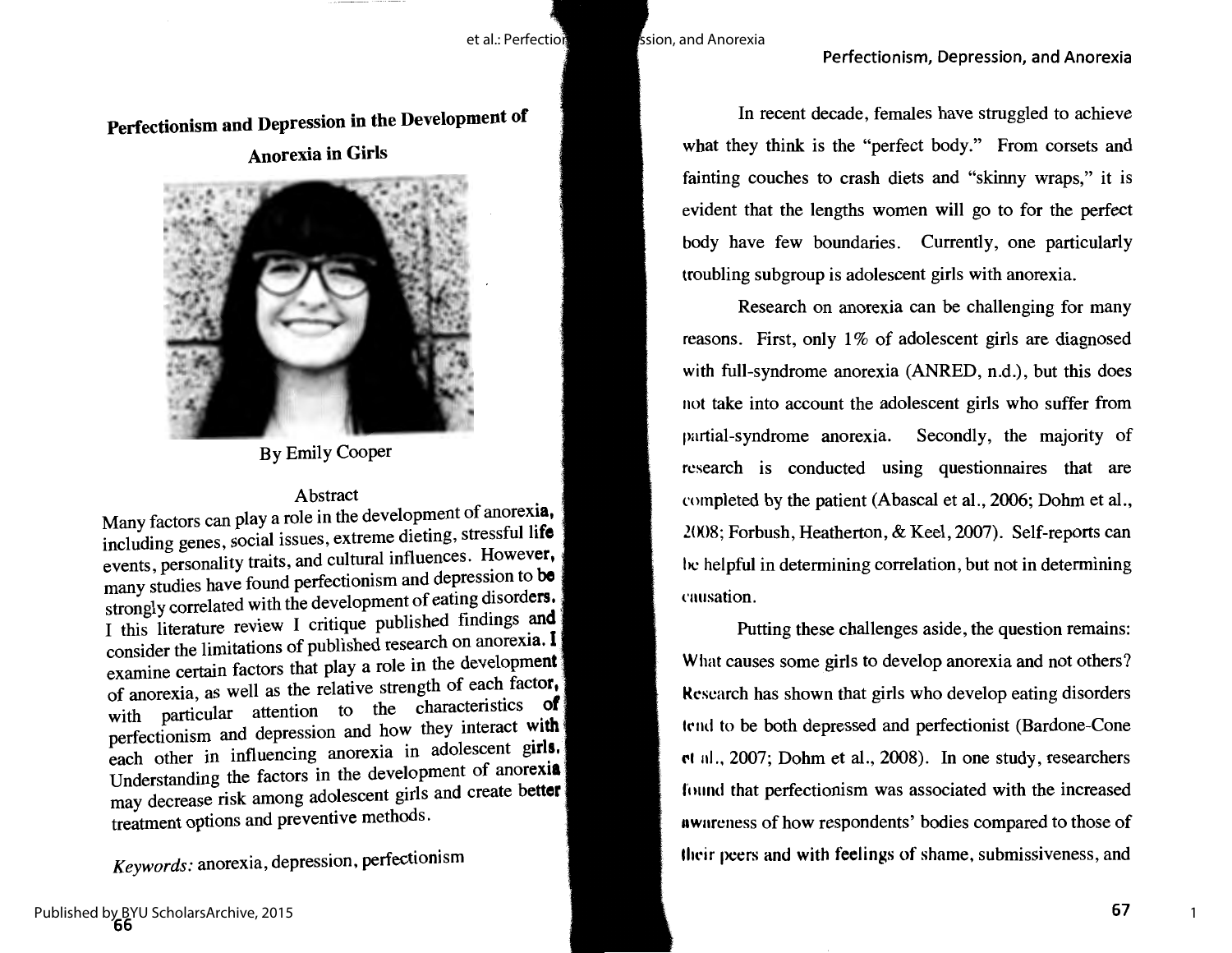defeat (Bardon-Cone et al., 2007). This study also found that girls with perfectionism go to greater lengths to cover up mistakes they have made, and try harder to conceal any flaws they might have.

When depression is mixed with perfectionism, girls who are already struggling may have a harder **time**  functioning in a healthy, normal way. Moreover, **the**  development of anorexia in girls may cause physiological changes resembling those observed in starved **individuals**  during World War II (Andrews, Barklage, & Swift, **1986;**  Jaret & Nazario, 2010). Depression may also be **present**  before the onset of anorexia. The purpose of this **literature**  review is to examine the interrelation of **anorexia,**  depression, and perfectionism.

### **Factors in the Development of Anorexia**

Research has suggested that instead of one risk factor, a combination of risk factors may lead to **anorexia.**  For example, gender has been shown to play a role **(National**  Eating Disorders Association, n.d.). Women are 10 **time1**  more likely than men to develop anorexia, and 90% of **the**  people diagnosed with anorexia are women. This **latter**  finding could be due to men being diagnosed with **anorexia**  less often (Agras, deZwaan, Hayward, Jacobi, & **Kraemer,**  2004; National Eating Disorders Association, n.d.). **Genet** 

are another factor. Research has found a link with chromosome 1, for example (Berrettini et al., 2002). Age is another factor, as the majority of girls developing anorexia are diagnosed during adolescence or early adulthood. High parental expectations, caregivers with a history of depression, physical abuse, and sexual abuse are additional correlated factors.

Caregivers can have a profound effect on a child's well-being, and parent-child relationships that lack good communication and supportive interactions can be detrimental. Conflict, criticism, and hostility can negatively affect a child's emotional well-being and have been linked to anorexia (EUingson et al., 2009). Interestingly, familyhased therapy is one of the most effective forms of treatment for anorexic girls (Dennis et al., 1999). Couturier, Isserlin, 1111d Lock (2010) found an average weight gain of 15 lbs for **Hti** girls by the end of their 6- or 12-month treatment with liunily-based therapy. Furthermore, 96% percent of them no longer met the criteria for diagnosis as anorexic.

### **Perfectionism**

Perfectionism comes in two forms: self-oriented and **<sup>111</sup>**K·ially-prescribed (Besser, Flett, Hewitt, McGee, & Sherry,  $2004$ ). Self-oriented perfectionism is characterized by Irrationally high personal standards. In socially-prescribed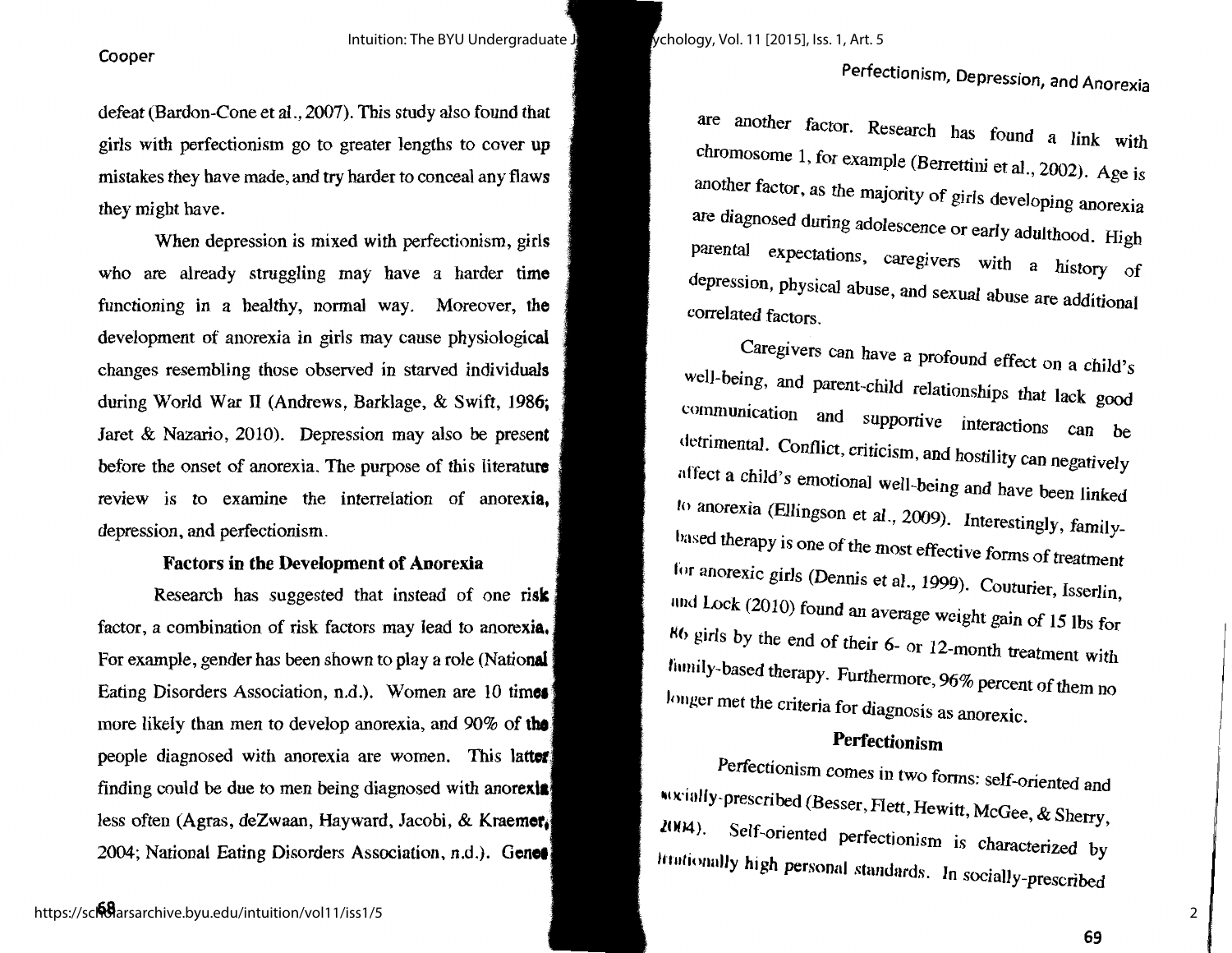et al.: Perfection is a sion, and Anorexia

### Perfectionism, Depression, and Anorexia

#### Cooper

perfectionism, the individual believes that others **have**  imposed irrationally high standards and that she or he **must**  meet them (Bardone-Cone, 2007).

The causes of perfectionism are unknown, **but**  research has found that childhood and adolescent **peer**  groups are critically involved. Caregivers have also **been**  found to play a very important role (Bear & Minke, 2006; Flett & Hewitt, 2002; Levesque, 2011). When **caregivers**  have high expectations of their children and criticize them **if**  they fail to meet these expectations, children may **internalize**  the expectations. This can have an exaggerated effect **during**  adolescence, when individuals are more self-conscious **and**  aware of social standards. This makes them more likely **to**  be affected by others' expectations of them (Baban, **Damian,**  Negru, & Stoeber, 2013).

Perfectionism has been strongly linked to **eating**  disorders, but anorexia has a much higher correlation **with**  perfectionism than bulimia does (Forbush et al., 2007). **Self**oriented perfectionism has a stronger correlation **with**  anorexia than socially-prescribed perfectionism **does**  (Bartlone-Cone, 2007; Bartlone-Cone et al., 2007; Dohm **et**  al., 2008; Forbush et al., 2007). Self-oriented perfectionism in adolescent girls is manifested in concerns about **their**  weight, shape, and eating habits and in dietary restraints (Byrne, Fursland, Lampard, & McLean, 2012).

Forbush and colleagues (Forbush et al., 2007) found that perfectionism is related to a variety of unhealthy eating behaviors but is most strongly related to fast-purge behavior. Researchers have also found that the relationship between perfectionism and binge eating was mediated by fasting. Bulimia and anorexia are both characterized by fasting and hy high levels of perfectionism. However, binge-eating disorder does not have perfectionism as a risk factor, and no fasting is involved.

### **Depression**

Depression is more complicated than perfectionism. In anorexia, it is difficult to determine whether the patient had depression before the onset of the disorder or if she or he developed it as a result of the disorder (Jaret & Nazario,  $2010$ . Perfectionism can cause girls to feel like they are fulling and may lead them to become depressed. It is lhcrefore unclear whether perfectionism leads to both tlcpression and anorexia or if perfectionism predisposes ndolescents to anorexia, which leads to the development of depression.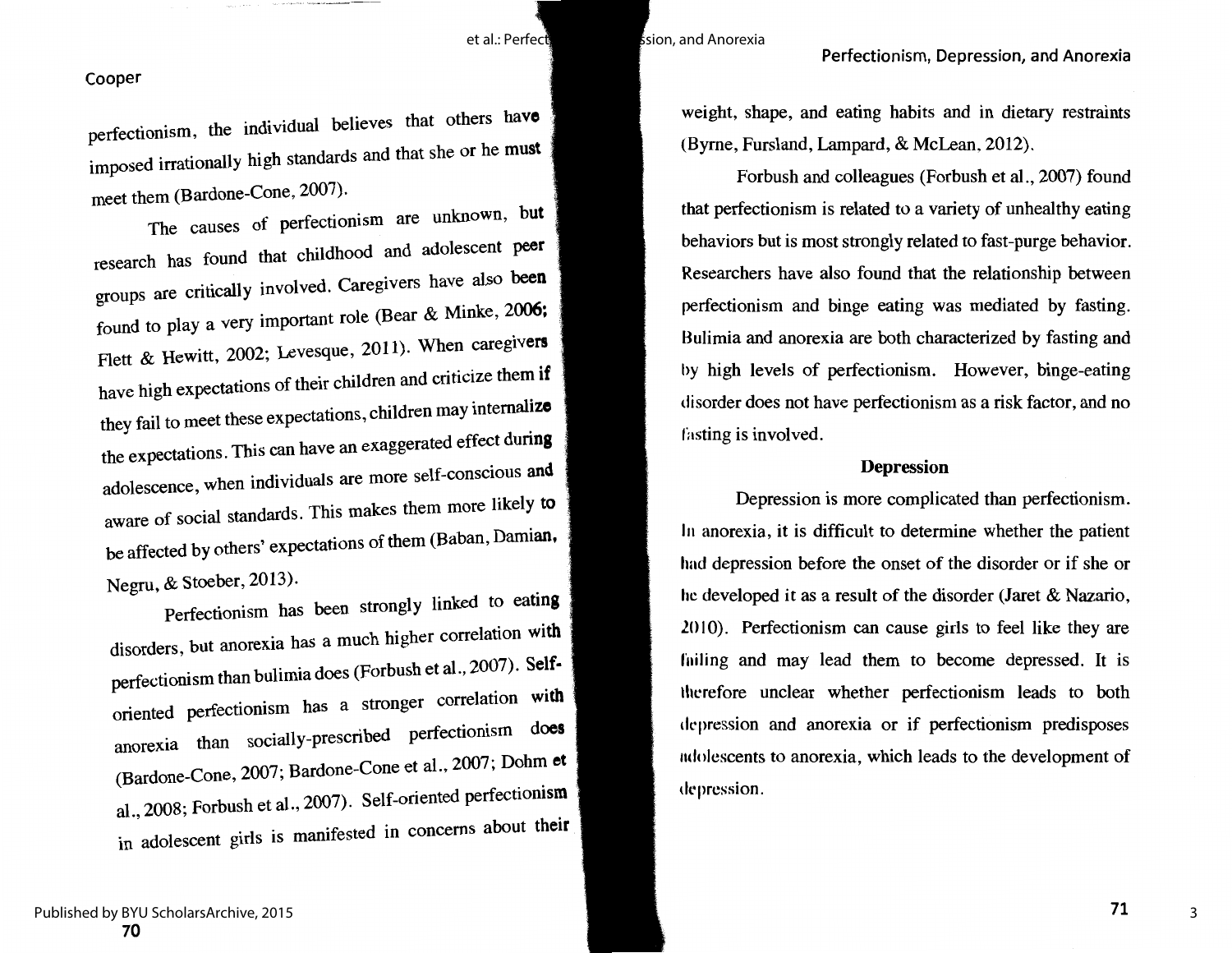# **Depressed Versus Non-depressed Anorexia**

Andrews and colleagues (Andrews et al., 1986) studied "semi-starvation neurosis", which originally was observed in victims of World War IL When their depression levels were measured, depression was higher when **their**  caloric intake was reduced than ·when their eating **habits**  returned to normal. This would suggest that depression **is**  affected by caloric intake. In anorexia, the reduction **of**  caloric intake may induce depressions.

Bizeul, Brun, and Rigaud (2002) found that girls **who**  were severely depressed had mean scores two times **greater**  than that of girls who were less or not depressed on **the**  inventory. Control respondents actually had a greater "slimness-wish" and body-dissatisfaction scores than restrictive-type anorexia patients but also scored higher than restrictive-type anorexia patients on the bulimia **and**  perfectionism scores (Bizeul et al., 2002). Thus, **there**  seemed to be a particular link between anorexia **and**  depression.

# **Antidepressants and Anorexic Relapse**

Deep and colleagues (Deep et al., 2001) found **that**  when anorexic patients were released from hospitals, patients who were administered fluoxetine (an antidepressant) instead of a placebo drug showed a dramatic rate of weight gain and a reduction of eating disorder symptoms. If patients showed any signs of their eating disorder worsening, or if they did not feel better after four weeks, they were allowed to withdraw from this study. With tluoxetine, 63% of the patients completed the 1-year study. However, only 16% of those who were given the placebo finished it, even though family and individual therapy was part of the post-release regimen.

If depression played no role in anorexia, then the rates of completion of the two groups should have been comparable. However, the fact of a dramatic difference hctween the rates leads to the conclusion that depression is related to anorexia and, specifically, that the pharmaceutical treatment of depression can produce a concomitant remission of the symptoms of anorexia.

### **Educating Caregivers**

One way to prevent anorexia is to educate caregivers ahout the warning signs in girls, such as dieting, perfectionism, depression, and obsessive food-related hchaviors. Also, educating caregivers about the role they 11111y play in the development of anorexia may be preventive.

### **Conclusion**

It is clear that perfectionism and depression are both ~uhstantial factors in the development of anorexia.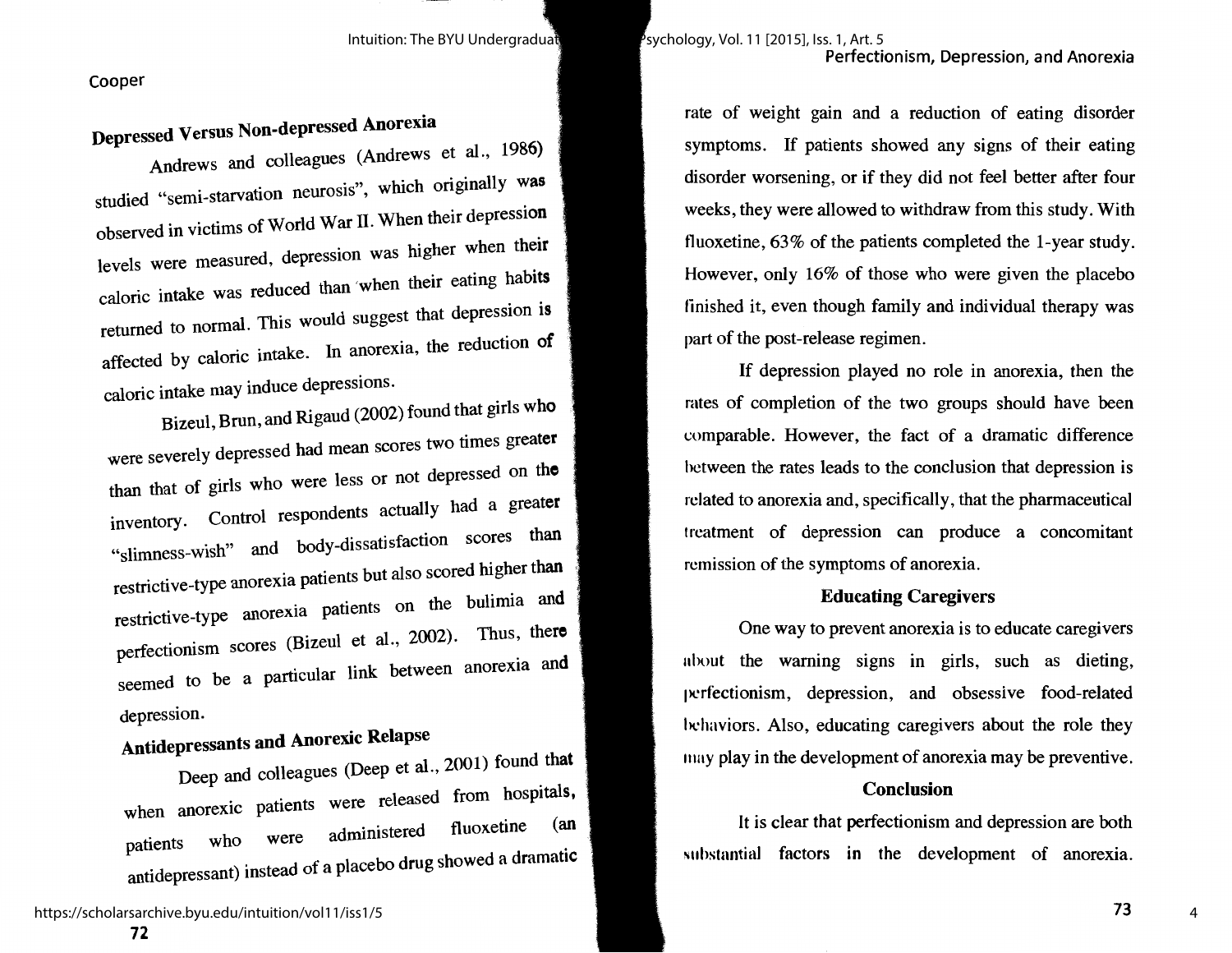Understanding these risk factors and the way they interact in the development of anorexia can lead to effective programs for prevention in adolescent girls who exhibit them.

References

- Abascal, L.B., Bryson, S., Cunning, D., Dev, P., Doyle,A. C., Luce, K. H., ... Winzelberg, A. J. (2006). Prevention of eating disorders in at-risk college-age women. *Archives of General Psychiatry, 63(8),*  881-888.
- Anred, A. (2003). Less well-known eating disorders and related problems. Retrieved from https://www .anred.com/stats .html
- Agras, W.S., deZwaan, M., Hayward, C., Jacobi, C., & Kraemer, H. D. (2004). Coming to terms with risk factors for eating disorders: Application of risk terminology and suggestions for general taxonomy. *Psychological Bulletin, 130(1),* 19-65.
- Andrews, D., Barklage, N. E., & Swift, **W. J.** (1986). The relationship between affective disorder and eating disorders: A review of the literature. *American Journal of Psychiatry, 143(3),* 290-299.
- Baban, A., Damian, L.E., Negru, O., & Stoeber, J. (2013). On the development of perfectionism in adolescence: Perceived parental expectations predict longitudinal increase in socially prescribed perfectionism. *Personality and Individual Differences,* **55(6), 688-693.**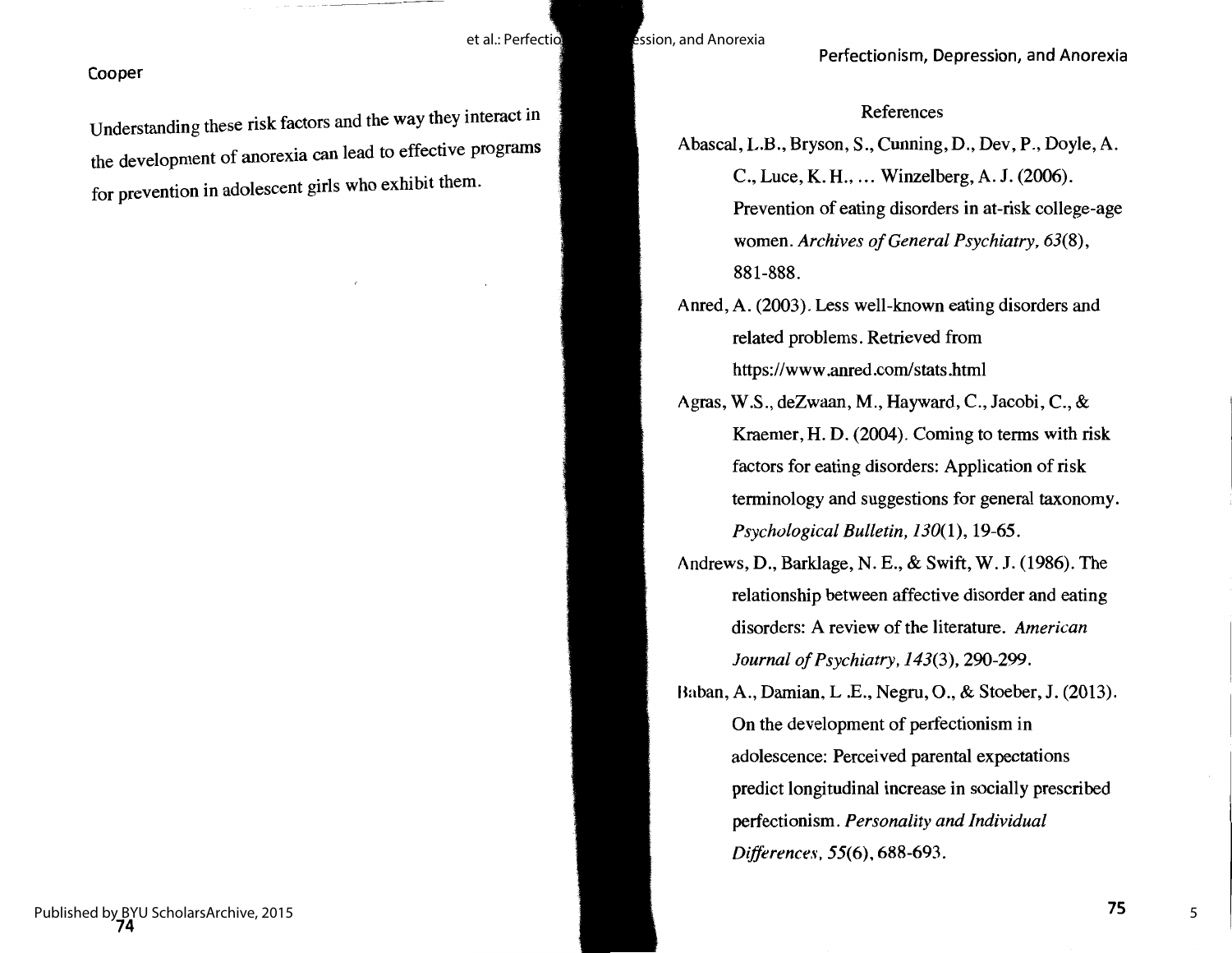- Bardone-Cone, A. M. (2007). Self-oriented and socially prescribed perfectionism dimensions and their associations with disordered eating. *Behaviour Research and Therapy,* 45(8), 1977-1986.
- Bardone-Cone, A. M., Bulik, C. **M.,** Frost, R. 0., Mitchell, J. E., Simonich, H., Uppala, S., & Wonderlich, S. A. (2007). Perfectionism and eating disorders: Current status and future directions. *Clinical Psychology Review,* 27(3), 384-405.
- Bear, G. G., & Minke, K. M. (2006). *Children's needs* Ill: *Development, prevention, and intervention.*  Bethesda, MD: National Association of School Psychologists.
- Berrettini, W. H., Bulik, C. M., Fichter, **M. M.,** Goldman, D., Grice, D. E., Halmi, K. A., ... Woodside, D. **B.**  (2002). Evidence for a susceptibility gene for anorexia nervosa. *American Journal of Human Genetics,* 70(3), 787-792.
- Besser, A., Flett, G. L., Hewitt, P. L., McGee, B. J., & Sherry, S. (2004). Self-oriented and socially prescribed perfectionism in the Eating Disorder Inventory Perfectionism Subscale. *International Journal of Eating Disorders,* 35(1), 69-79.
- Bizeul, C., Brun, **J.M.,** & Rigaud, D. (2002). Depression influences the EDI scores **in** anorexia nervosa patients. *European Psychiatry, 18(3),* 119-123.
- Byrne, S. M., Fursland, A., Lampard, A. **M.,** & McLean, N. (2012). The Eating Disorder Inventory-2 Perfectionism Scale: Factor structure and associations with dietary restraint and weight and shape concern in eating disorders. *Eating Behaviors,* 13(1), 49-53.
- Couturier, J., Isserlin, L., & Lock, J. (2010). Family-based treatment for adolescents with anorexia nervosa: A dissemination study. *Eating Disorders: The Journal of Treatment & Prevention, 18(3),* 199-209.
- Deep, D., Hsu, L. K. G., Kaye, W. H., McConahan, C., Nagata, T., Plotnicov, K. H., ... Weltzin, T. E. (2001). Double-blind placebo-controlled administration of fluoxetine in restricting- and restricting-purging -type anorexia nervosa. *Biological Psychiatry,* 49(7), 644-652.
- I knnis, A. B., Gilroy, M., Moye, A. W., Siegel, P. T., Sikand, A., & Robin, A. L. (1999). A controlled comparison of family versus individual therapy for adolescents with anorexia nervosa. *Journal of the*